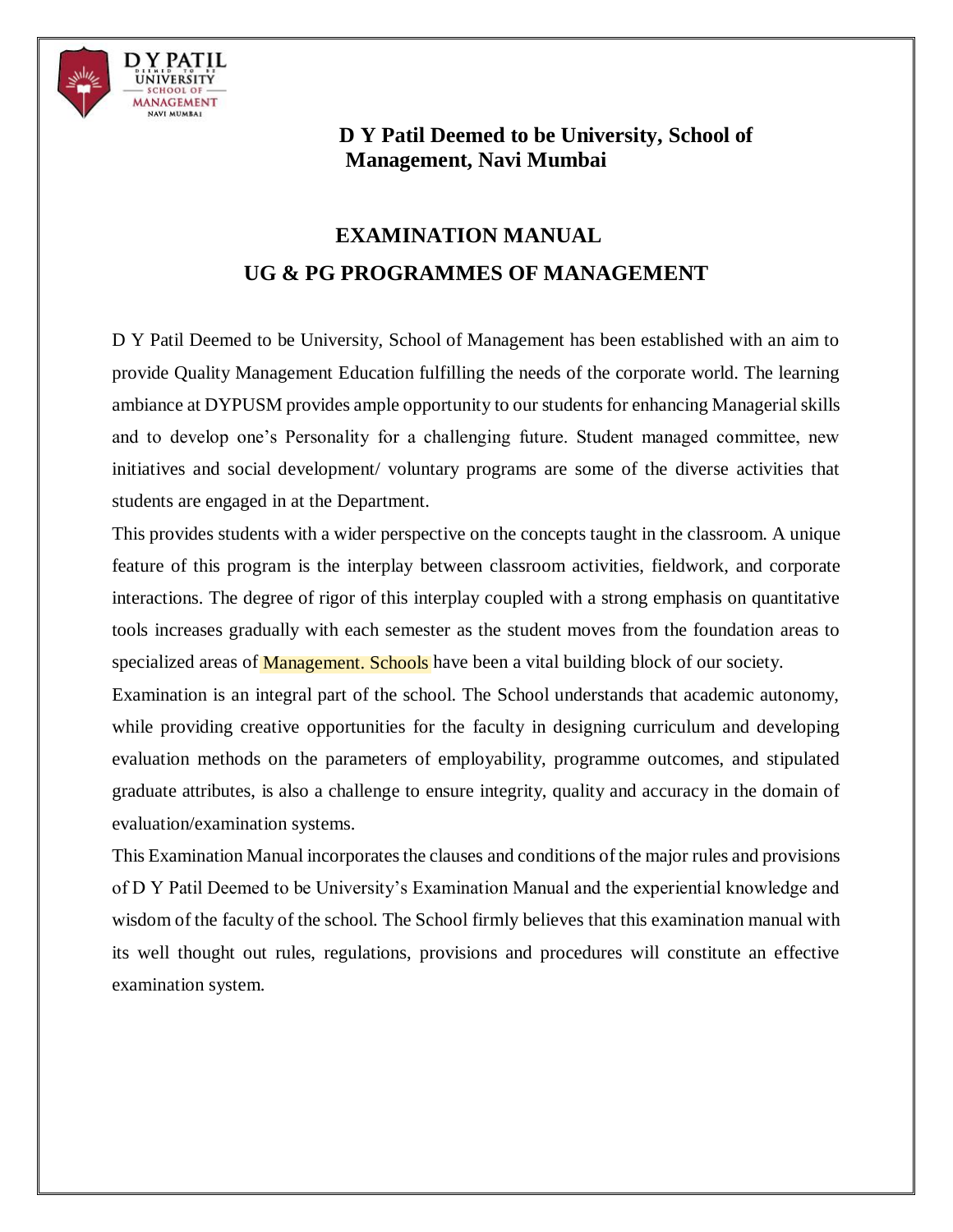

## **OBJECTIVE:**

- $\checkmark$  To conduct Semester End Examinations and Internal Assessment Tests as per the guidelines given by the D Y Patil Deemed to be University, Navi Mumbai
- $\checkmark$  To declare results of the students
- $\checkmark$  To assess students and conduct overall evaluations as per the norms  $\&$  regulations of University as a statutory requirement

## **SCOPE :**

- $\checkmark$  Applicable for Degree College Under Graduate and Post Graduate Courses.
- $\checkmark$  Continuous Evaluation of students' progress Semester wise.

## **EXAMINATION COMMITTEE OF DYPUSM :**

Structure of Examination Committee have an Examination Committee based on UGC Guidelines and D Y Patil Deemed to be University's Guidelines. The Committee shall consist of

- 1. The Director
- 2. The Dean of Academics
- 3. Administrative Head
- 4. The permanent faculty nominated by the Director on the basis of potential of the person as Coordinator of Examinations.

## 5. Office Staff:-

- a) 1 Office Superintendent
- b) 1 Sr. Clerk
- c) 2 Data Entry Operators
- d) 1 Peons

## **THE ROLES AND RESPONSIBILITIES OF EXAM COMMITTEE :**

1. The Examination Committee shall ensure proper performance of the various duties in conducting examinations viz. paper setting, time table preparation, assessment and declaration of results.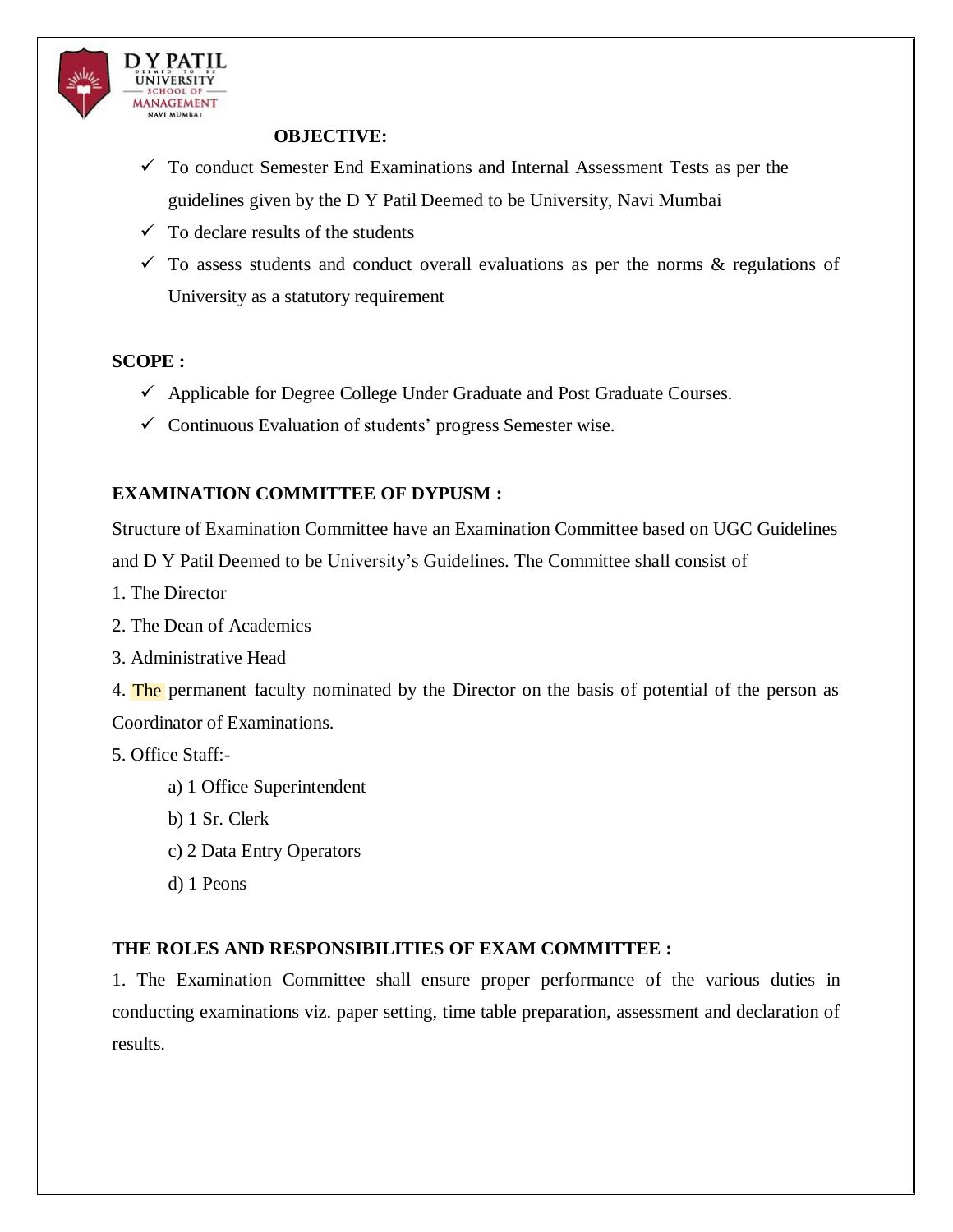

2. The examination Committee shall prepare the detailed time table of examinations for every semester and upload it on website, School's Notice board and LMS dashboard with prior approvalof Director

3. The Examination Committee shall ensure smooth and organized conduct of examination by following means:

i) The Examination Committee shall prepare the detailed time table of examinations for every semester

ii) Appointing paper setters and evaluators for all exams including theory as well as practical well in advance.

iii) Strict vigilance during exam.

iv) In case of any complaint regarding exam, the disciplinary actions recommended by Redressal Committee will be endorsed by examination committee.

4. The Examination Committee shall prepare the exam budget for every academic year.

5. The members of Examination Committee shall meet at least 4 times during the academic year and at other times as and when necessary.

6. The various formats shall be prepared by Examination Committee for record keeping and monitoring all examination related activities.

7. Coordinator of Examinations and a team carry out the following activities during Continuous Evaluation / Internal Assessment & Semester End Examinations.

i. Issuing Appointment Letters for Paper Setting, Assessment of paper setting and Printing

- ii. Conducting Theory Examinations
- iii. Issuing Appointment Letters for Project/Dissertation
- iv. Coordination of assessment of answer books
- v. Preparation and declaration of provisional grades
- vi. Preparation and declaration of final results

vii. Issue of transcripts, provisional passing certificate, mark list, preparation of exam calendar, appointments of examiners.

## **Examination Section Infrastructures**

**Description of Area**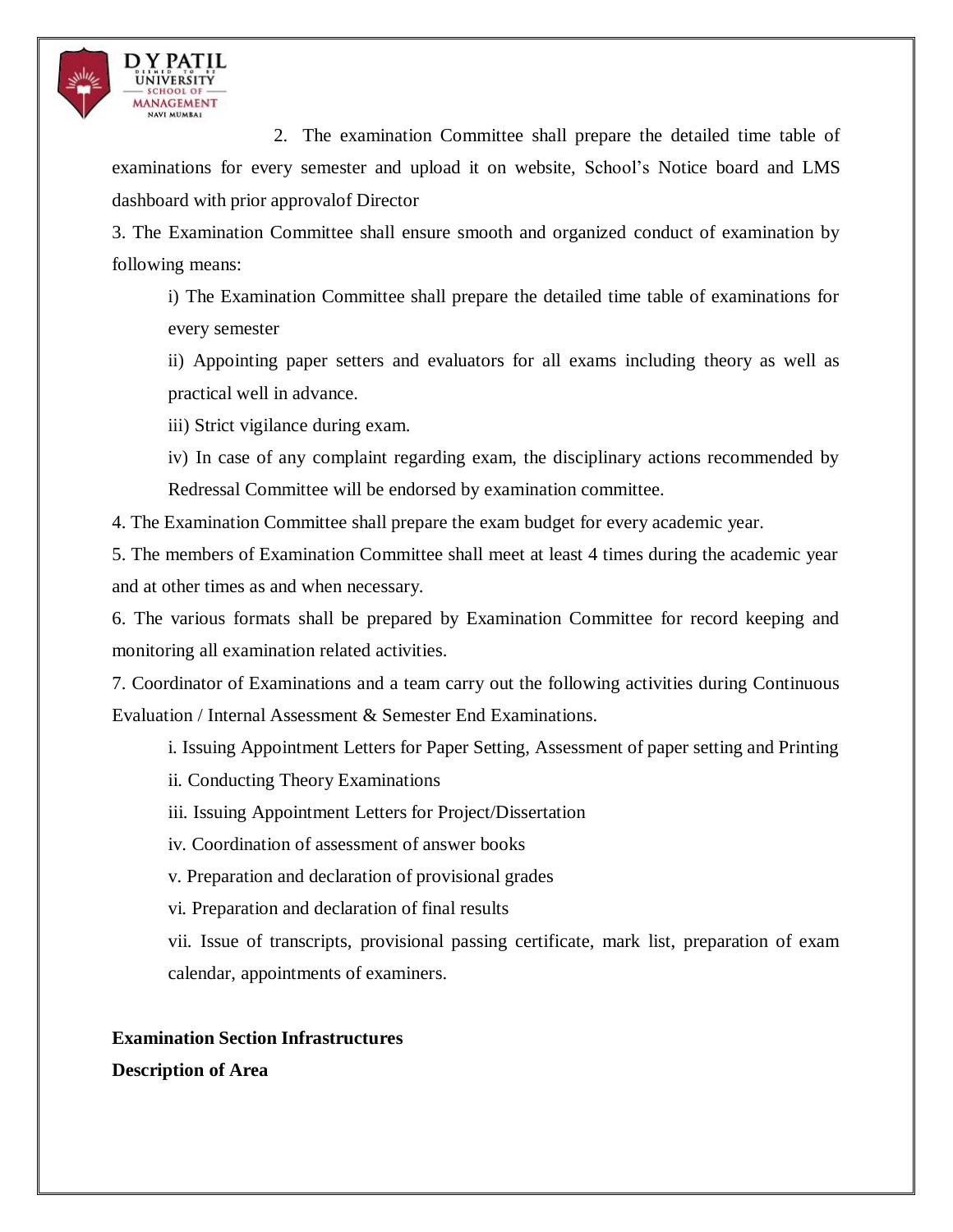

1. Cap Room: It is used for Central Assessment of all answer books of Semester End Examinationand Additional / Supplementary / Repeaters Examination.

2. Store Room: All stationary required for examination, printing of question papers as well as storage of examination gazettes is done in strong room.

3. Working Area: Area for working of exam related staff along with control room during Unit Test Semester End Examination and Additional / Supplementary/ Repeaters Examination.

## **CCTV Surveillance :**

1. Examination Section is also furnished with CCTV cameras, 1 in store room, 1 in CAP room and 2 in exam office.

2. Also have CCTV cameras in classrooms.

## **Declaration of Tentative Examination Schedule Semester wise:**

- $\checkmark$  Semester wise Tentative Examination Schedule is circulated for students and faculties well in advance for Regular / A.T.K.T (Internal / External) Examinations
- $\checkmark$  Detailed time schedule of examinations is displayed on the students' notice board and uploaded on college website at least 20 days prior to the commencement of examinations.
- $\checkmark$  Examination hall tickets are made available for students which include exam seat number, examination schedule and other details.

## **Procedure for Conducting Examinations and Result Declaration :**

The various examinations for U.G./ P.G. Programmes shall be conducted in accordance with the Academic Rules and Regulations for U.G. and P.G. courses respectively and also as per the Examination Calendar.

even semesters examinations are held in Summers *ession* (March – April ) The Odd semester examinations are usually held in Winter session (October – November ) and

The evaluation of a student for each semester shall be as per the marking scheme given by the respective subject board. The marksheet will be issued on the basis of credit point.

*Credit Point:* It is the product of grade point and number of credits for a course.

*Grade Point:* It is a numerical weight allotted to each letter grade on a 10-point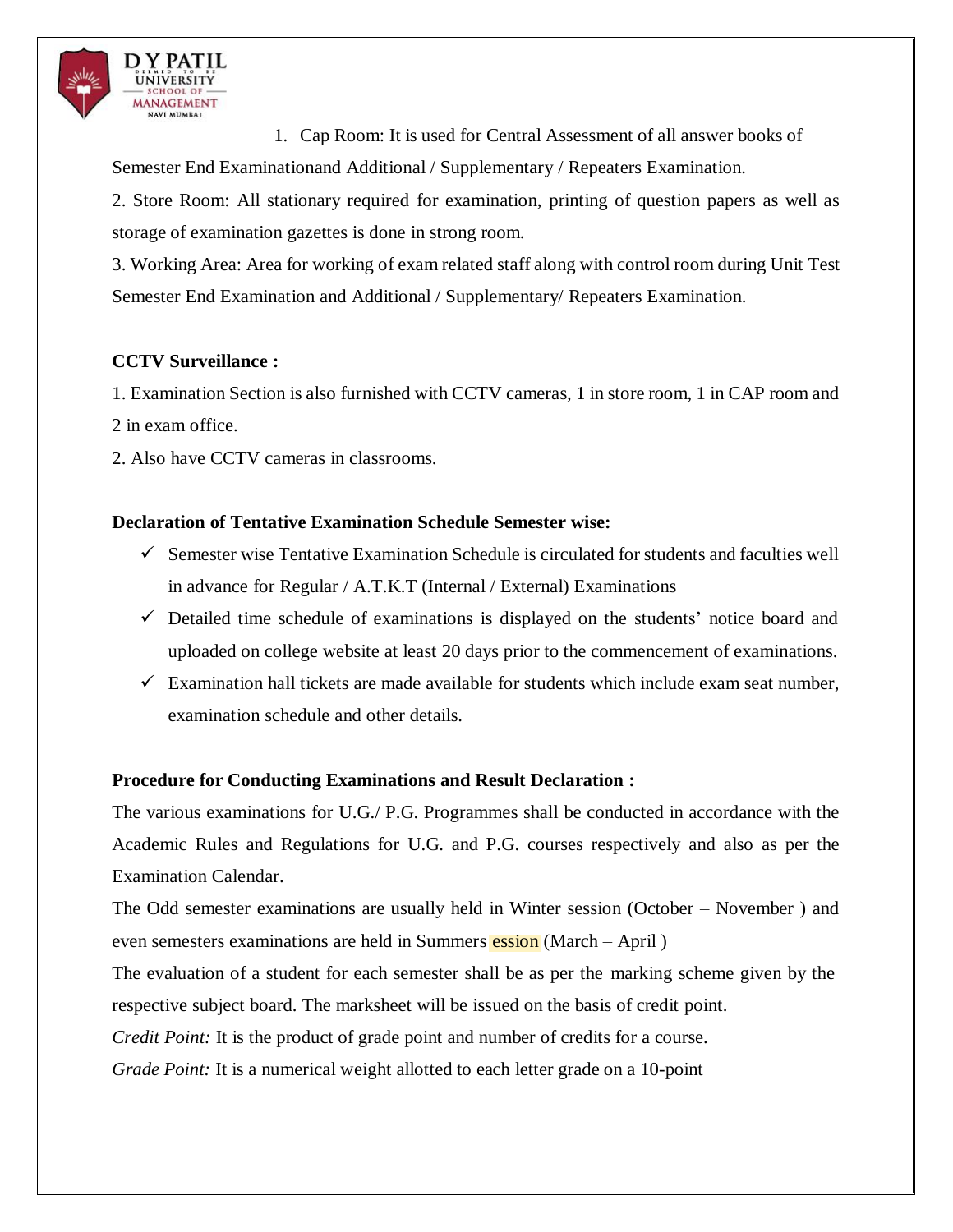

*Letter Grade:* It is an index of the performance of students in a said course. Grades are denoted byletters O, A+, A, B+, B, C, D and F

## **The Evalution System:**

The Evaluation System at DY Patil University, School of Management is highly transparent and aimed at bringing out the best performance of students.

The weight age of Term End Semester Examination ( External Assessment) and Continuous Evaluation System/Internal Assessment is 50% and 50% respectively. Student will have to score minimum 40% of total marks allotted for the subject to clear in the respective paper/subject. Semester End Examination carrying 50 marks shall be of 2 Hours duration and 25 marks shall be of 60 minutes.

## **Continuous Evaluation System / Internal Assessment:**

i. Continuous Evaluation System/ Internal Assessment is based on student's performance in class tests/ assignments/VIVA-VOCE/quizzes/Proejct Study/ seminars etc conducted by the Subject faculty during the semester. The mode of Continuous Evaluation System/ Internal Assessment is decided and announced by the course faculty at the beginning of the course.

ii. The Continuous Evaluation System/ Internal Assessment marks shall be sent to the Examination Section at the end of the term before the commencement of Semester End Examination.

#### **Semester End Examinations/ External Assessment – Rules and Regulations:**

i. There shall be one semester end examination in each semester for every theory course and shall be conducted centrally as per the schedule indicated in the academic calendar.

ii. Seating arrangement shall be prepared centrally by examination cell into considerations the total number of students appearing for the examination and infrastructure available.

iii. The appointment of the required number of invigilators shall be done by Coordinator of Examinations as per the examination schedule. The invigilators shall be from among the faculty. It is mandatory for the faculties to be available for invigilation during the exam. On the day of examination, the Controller of Examinations/Department Controllers shall bring the set of question papers 15 minutes prior the commencement of the examination to the examination hall.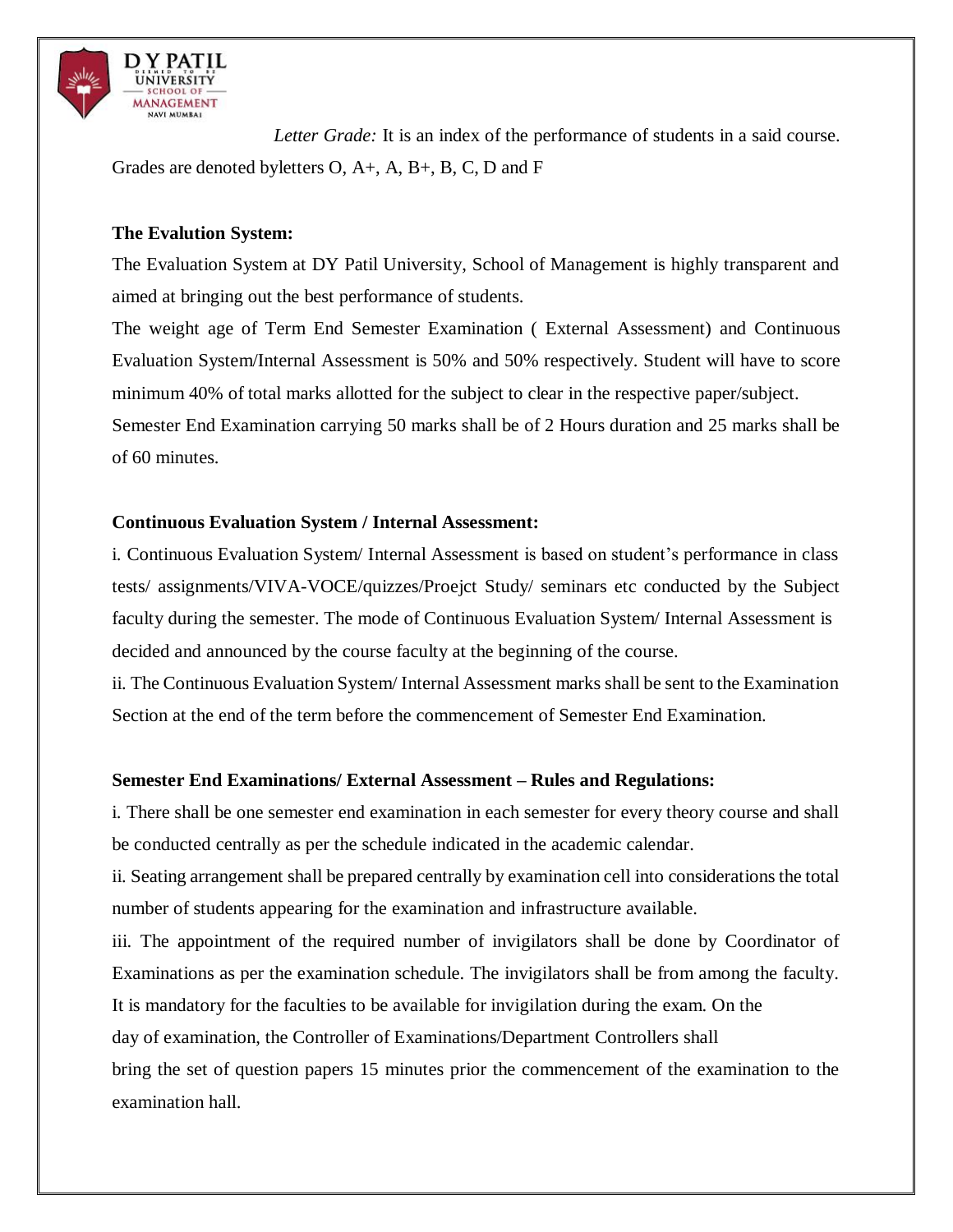

iv. The invigilators assigned duty for an examination shall report to the Examination Section

30 minutes prior to the commencement of the examination. The invigilator shall count the number of answer books provided and check against number of students allotted to the block.

v. Invigilators shall distribute the answer books to the students at least 10 minutes before the start of the examination, and question papers at beginning of the examination. He/she shall check the Identity Cards of the students', check whether the students have occupied their right seats as per the seating arrangement, check whether students have correctly filled the details on front page of answer books and then shall sign on the answer books of the students. He shall then obtain the signature of the students on the attendance Performa and maintain the record of the absent students of his/her block.

vi. Invigilator shall check the general discipline in the block during the conduct of examination and report the cases of indiscipline, misbehavior and copying to the Coordinator of Examinations for further necessary action.

vii. At the end of the examination, invigilator shall collect the answer books from the students and arrange them sequentially as per examination seat numbers of the students, separately for each course, and hand it over to Examination Section.

viii. Students are allowed in examination hall up to 15 minutes after commencement of examinations.

ix. After receiving the answers books from invigilators, Examination section staff shall check them as per the attendance record submitted by the invigilators and in case of multiple course if external are conducted in the same hall / block, the exam section staff check if the answer books of each course are sorted out separately.

x. Examination Section staff shall maintain the account of answers books and supplements received and consumed for the examination. The examination section shall also prepare the bills of remuneration of all staff involved in the examination work.

xi. Students are allowed t o e nt e r in the Examination Hall up to 15 minutes after Commencement of Examinations for End Semester.

xii. In case of any emergency, the Chairman, Examination Committee is empowered to reschedule any examination.

xiii. Coordinator of Examinations shall be responsible for smooth and proper conduct of examination in the Institute.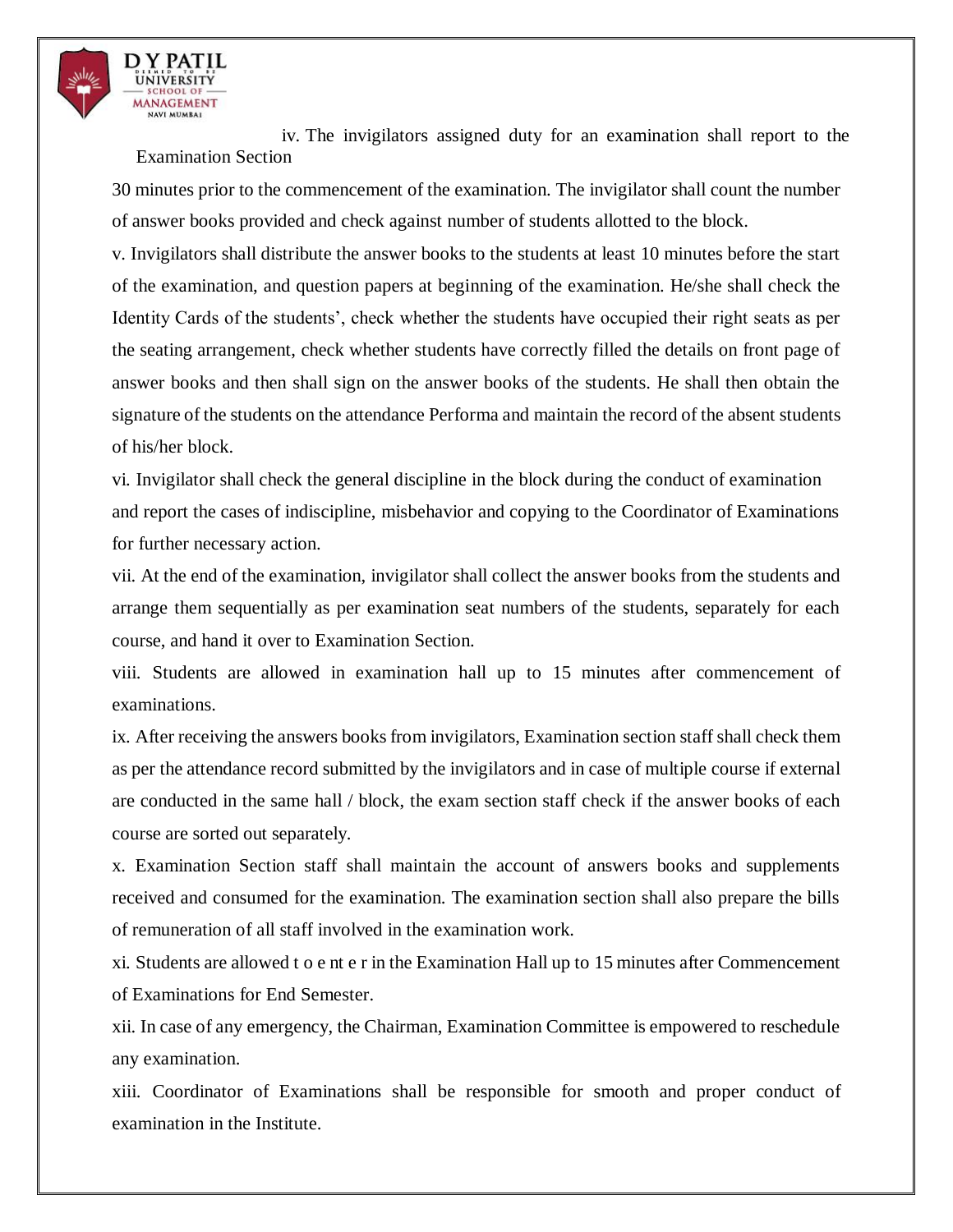

Controllers shall

a) Plan for smooth conduct of examination.

b) Supervising the plan for seating arrangement, by taking into considerations the total number of students appearing for the examination and seating arrangement available in the institute.

c) Get the examination schedule prepared for the entire programme and send the copy of the same to Director/Head of Department and Dean.

d) Receive the cases of misbehavior, malpractices and copy cases from invigilators or assessors and forward the same to Redressal Committee for further necessary action.

xiv. Coordinator of Examinations shall assign examination duties as per following structure:

a) Invigilator: Teaching faculty can be appointed for invigilation and reliving duties of examination. One invigilator for a block of 20 students shall be allotted.

b) Reliever: One reliever per five to six blocks

c) Examination Peon: as per requirement

d) Sweeper: as per requirement.

## **Learning Disability**

LD cases if any, certified by Competent Authority from medical field should be reported to Examination In charge along with application and authentic certificates, at least 30 days prior to the commencement of examination.

If any examinee is not in a position to write at all, or write as fluently as normal student, on account of physical disability or injury due to an accident just before the examination and produces a medical certificate from the registered medical practitioner to that effect, then a writer shall be allowed to such examinee.

i. Such a writer shall neither be a student or a degree holder of any programme / course of this institute or any other Institute in which the examinee is appearing for the respective examination. The examinee shall, however, require applying in a prescribed Performa to Controller of Examinations asking for permission to allow for such a writer. Controller of Examinations shall then verify the medical certificate and give a permission letter to the examinee for using the writer. Controller of Examinations shall